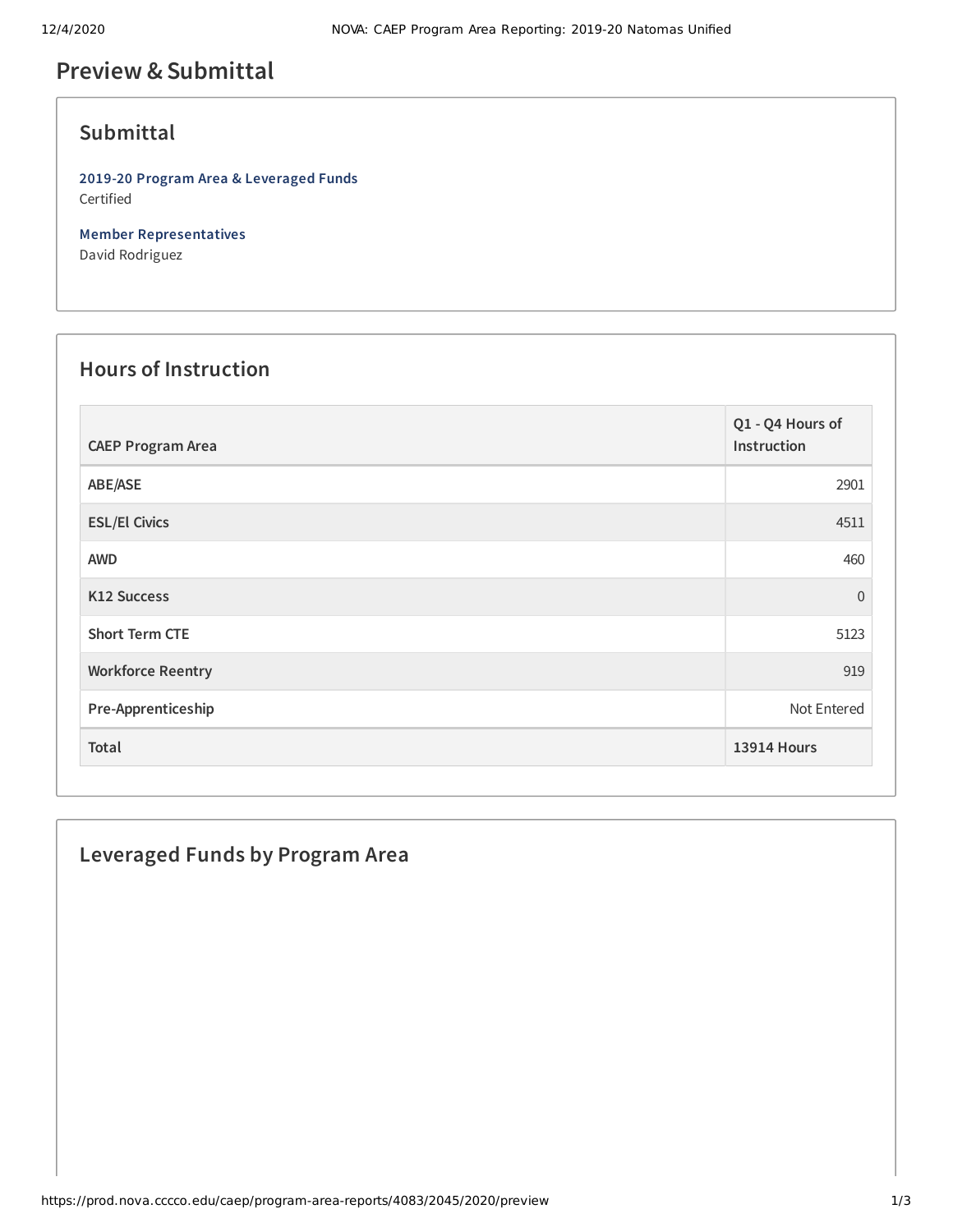12/4/2020 NOVA: CAEP Program Area Reporting: 2019-20 Natomas Unified

| <b>Fund</b>                                  | <b>ABE/ASE</b>        | ESL/El<br><b>Civics</b> | <b>AWD</b>            | K12<br><b>Success</b> | <b>Short</b><br>Term<br><b>CTE</b> | Workforce<br>Reentry | Pre-<br>Apprenticeship | <b>Totals</b> |
|----------------------------------------------|-----------------------|-------------------------|-----------------------|-----------------------|------------------------------------|----------------------|------------------------|---------------|
| California Adult<br><b>Education Program</b> | \$44,896              | \$33,978                | \$19,210              | <b>Not</b><br>Entered | <b>Not</b><br>Entered              | \$7,888              | Not Entered            | \$105,972     |
| <b>CalWORKs</b>                              | Not<br>Entered        | <b>Not</b><br>Entered   | \$3,000               | <b>Not</b><br>Entered | Not<br>Entered                     | Not Entered          | Not Entered            | \$3,000       |
| <b>NonCredit</b>                             | <b>Not</b><br>Entered | <b>Not</b><br>Entered   | <b>Not</b><br>Entered | <b>Not</b><br>Entered | <b>Not</b><br>Entered              | Not Entered          | Not Entered            | \$0           |
| <b>Perkins</b>                               | Not<br>Entered        | Not<br>Entered          | Not<br>Entered        | Not<br>Entered        | <b>Not</b><br>Entered              | Not Entered          | Not Entered            | \$0           |
| <b>LCFF</b>                                  | Not<br>Entered        | Not<br>Entered          | Not<br>Entered        | Not<br>Entered        | Not<br>Entered                     | Not Entered          | Not Entered            | \$0           |
| Fees                                         | <b>Not</b><br>Entered | Not<br>Entered          | <b>Not</b><br>Entered | Not<br>Entered        | <b>Not</b><br>Entered              | Not Entered          | Not Entered            | \$0           |
| K12 Adult Ed Jail<br><b>Funds</b>            | Not<br>Entered        | Not<br>Entered          | <b>Not</b><br>Entered | Not<br>Entered        | Not<br>Entered                     | Not Entered          | Not Entered            | \$0           |
| <b>WIOA II</b>                               | Not<br>Entered        | Not<br>Entered          | Not<br>Entered        | Not<br>Entered        | Not<br>Entered                     | Not Entered          | Not Entered            | \$0           |
| <b>Contracted Services</b>                   | Not<br>Entered        | <b>Not</b><br>Entered   | <b>Not</b><br>Entered | <b>Not</b><br>Entered | <b>Not</b><br>Entered              | Not Entered          | Not Entered            | \$0           |
| <b>Totals</b>                                | \$44,896              | \$33,978                | \$22,210              | \$0                   | \$0                                | \$7,888              | \$0                    | \$108,972     |

# **Certification**

**28 Capital Adult Education Regional Consortium - Primary Contact**

**Branka Marceta 2282587** Director [bmarceta@scoe.net](mailto:bmarceta@scoe.net)

**Bethany Ely** Coordinator [bely@scoe.net](mailto:bely@scoe.net)

Approved by Branka Marceta 2282587

**12/04/2020 12:09 PM PST**